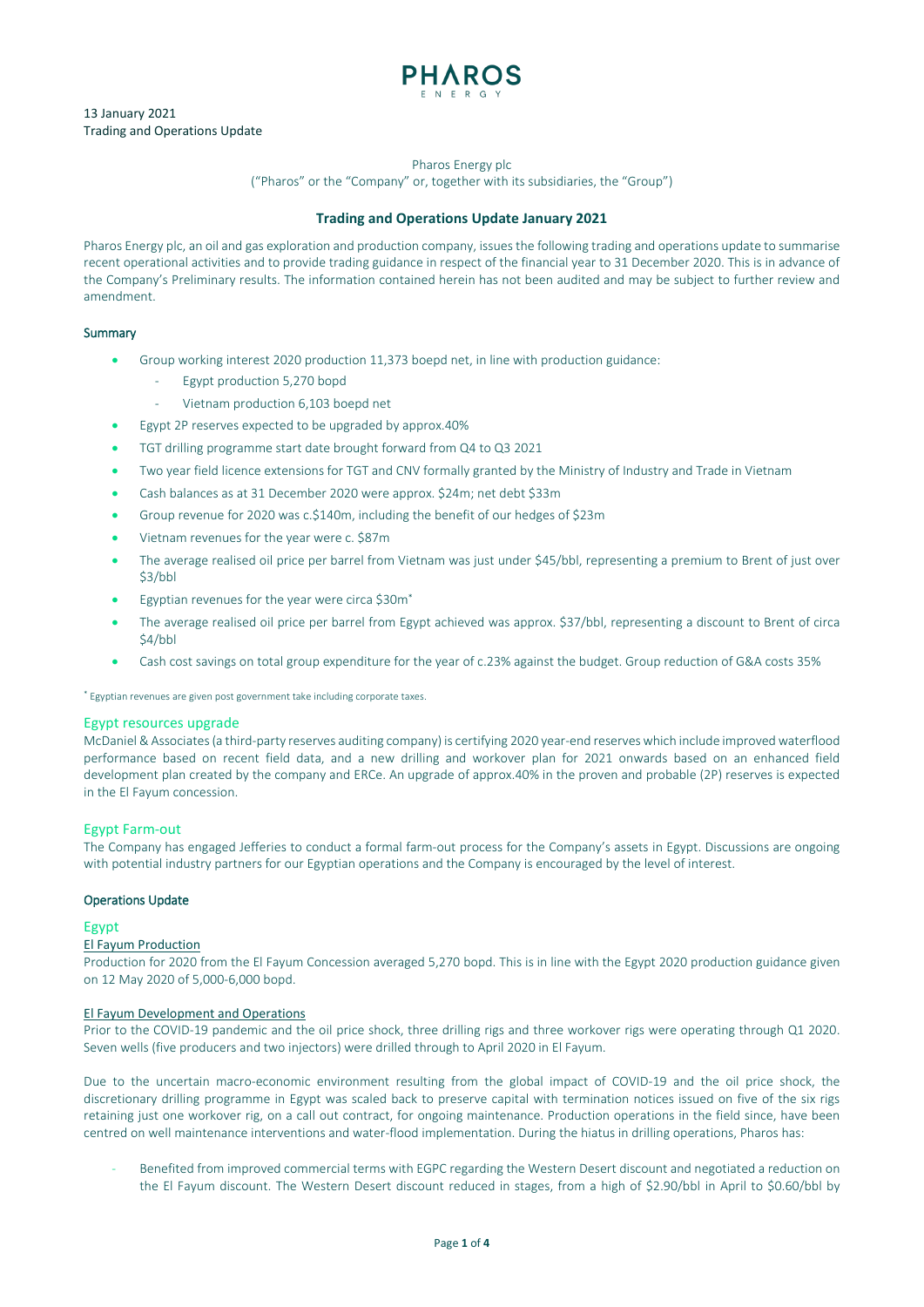

October. In addition, we have agreed reductions with EGPC, effective 1 August 2020, on both the price discount applied specifically to the El Fayum crude (\$1/bbl reduction) and on the crude handling fees paid at the refinery (\$0.80/bbl reduction). Both of these reductions are in place for an initial period of six months while the Company continuesits joint review with EGPC on the specification of the crude oil, on which the discount and fees are applied.

- Progressed negotiations with EGPC concerning potential improvements in the Concession Agreement terms in order to support a return to operational investment. If successful, these negotiations could lead to an improvement of up to \$6/bbl in the breakeven price. These discussions with EGPC should be seen in the context of the positive progress made by certain other companies in the region.
- Reprocessed the 3D seismic data across El Fayum, for better subsurface definition.
- Conducted a waterflood evaluation for the phase implementation of a secondary recovery programme.
- Updated the sub-surface static model and creating field dynamic models to optimise the location of future wells, both oil producers and water injectors, as the development programme is implemented.

## Vietnam

## Vietnam Production

Production in 2020 from the TGT and CNV fields net to the Group's working interest averaged 6,103 boepd. This is in line with the 2020 production guidance of 5,500 to 6,500 boepd.

TGT production averaged 15,296 boepd gross and 4,547 boepd net to Pharos. CNV production averaged 6,223 boepd gross and 1,556 boepd net to Pharos.

## Vietnam Development and Operations

## Block 9-2 – CNV Field

As planned, no drilling activities took place on CNV for 2020. Operations on CNV focused on routine well maintenance.

## Block 16-1 – TGT Field

## Production wells

The last well from the 2019 drilling campaign, TGT-15X, spudded on 28 February 2020 and is producing from both the upper and deep sections. The well was drilledwithin budget. No further drilling activity occurred during 2020. Operations on TGT focussed on proactively managing the existing reservoirs and optimising production from the existing wells, principally through well interventions and gas lift optimisation.

## TGT FPSO Compressors and Tie-In Agreement

The upgrade work to the Gas Turbine compressors for the Leased FPSO was completed in April 2020 ahead of schedule and under budget.

The third-party Tie In Agreement (TIA) between the HLJOC and the current counterparty, Thang Long Joint Operating Company (TLJOC) terminated in 2018. The cost sharing elements have been finalised, but negotiations continue regarding TLJOC'S rights of access to the HLJOC's production facilities and FPSO.

## TGT Full Field Development Plan

As announced in September 2020 the Joint Operating Company (JOC), received approval from the Prime Minister of Vietnam for the TGT Full Field Development Plan (FFDP), the last stage in the approval process. The FFDP includes drilling six new producer wells. This sequential infill-drilling programme is targeted to increase gross production at TGT from the present ~15,000 boepd to around 20,000 boepd in 2022. The JOC has approved the drilling of four development wells in the 2021 budget cycle and ordering of long-lead items has begun to enable the commencement of drilling in Q3 2021, a quarter earlier than previously announced. The remaining two wells shall be proposed in the next budget cycle for drilling in 2022.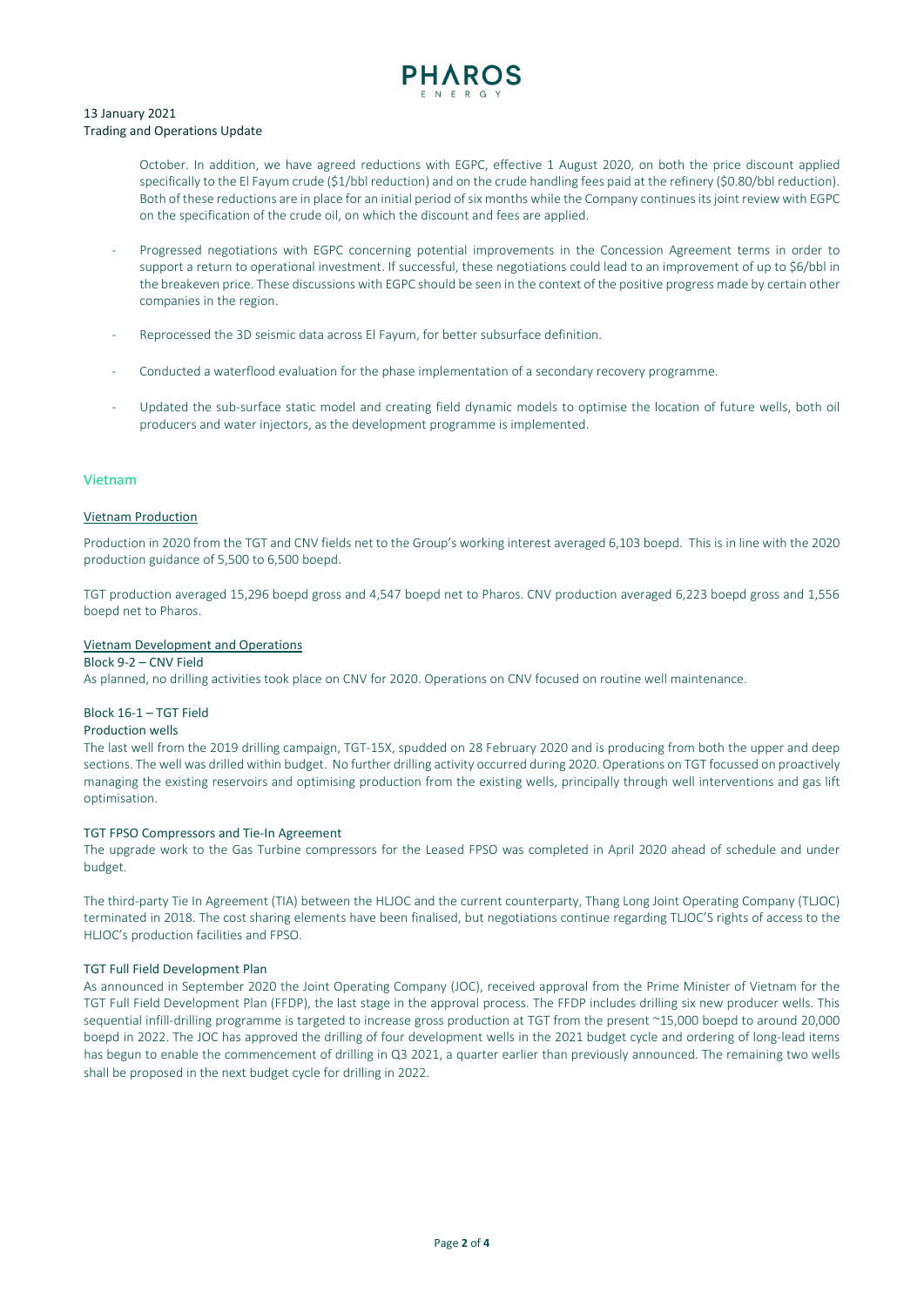

## Vietnam License extensions

As previously announced, two year extensions to both the TGT and CNV field licences were formally granted by the Ministry of Industry and Trade in Vietnam. The TGT licence now runs to 7 December 2026 and the CNV licence now runs to 15 December 2027. A further licence extension for both TGT and CNV will be pursued in due course in accordance with the licence terms.

## Exploration

Exploration drilling activity is currently on hold while the Company focuses on development, production, and cash flow.

## Egypt - North Beni Suef (NBS)

During 2020, work focused on technical and investigative work on wells previously drilled on the concession. Interpretation of the large pre-existing 3D seismic survey on the NBS concession continues and a number of low-risk prospects and potential producing field extensions extending from third party Development Leases to NBS area have been identified.

#### Vietnam - Blocks 125 & 126

Numerous prospect and leads have been identified on Blocks 125 & 126 using the acquired 2D seismic, gravity and magnetic data. A 3D seismic survey(s) is planned over high graded leads.

#### Israel - Zones A and C

The work programme commitment for 3.5 years is to reprocess all of the existing 3D seismic vintages previously acquired across the eight licences by various contractors, in order to provide a uniform data set.

## Financial Update

Cash balances as at 31 December 2020 were approximately \$24m, which includes \$57m drawn from the RBL, with revenues for January-December 2020 of circa \$117m plus \$23m from hedging.

#### **Hedging and revenues**

The Group's hedging positions have provided solid protection in the period with a realised gain of \$23m. Approximately 41% of the Group's forecast production until December 2021, is hedged at an average price of \$45 /bbl.

Group revenues to 31 December 2020 were \$117m plus \$23m from hedging. The average realised oil price per barrel achieved for the same period from Vietnam was \$45/bbl representing a premium of just over \$3/bbl to Brent and for Egypt approx. \$37/bbl, representing a discount of approx. \$4/bbl to Brent

## **Net cash/debt**

As at 31 December 2020, \$57m was drawn under the group's borrowing facilities and there was cash of \$24m, giving a net debt figure of \$33m.

#### **Cost savings**

Cash cost savings on total group expenditure for the year of approx. 23% and G&A costs for 2020 have reduced by 35% against budget, including a 25% reduction on Board fees for all Non-Executive Directors for 2020 and on all remuneration for Executive Directors effective 1 May. No bonuses were paid in 2020.

## **RBL**

The scheduled half-yearly redetermination of the Reserve Based Lending Facility (RBL) over the Group's producing assets in Vietnam was completed at the end of 2020. A repayment of \$0.9m has now been made in accordance with the redetermination and, the Borrowing Base amount currently stands at \$56m.

## **Enquiries**

Ed Story, President and Chief Executive Officer Jann Brown, Managing Director and Chief Financial Officer Mike Watts, Managing Director Sharan Dhami, Group Head of Investor Relations

Camarco Tel: 020 3757 4980 Billy Clegg | Owen Roberts | Monique Perks

Pharos Energy plc **Tel:** 020 7747 2000